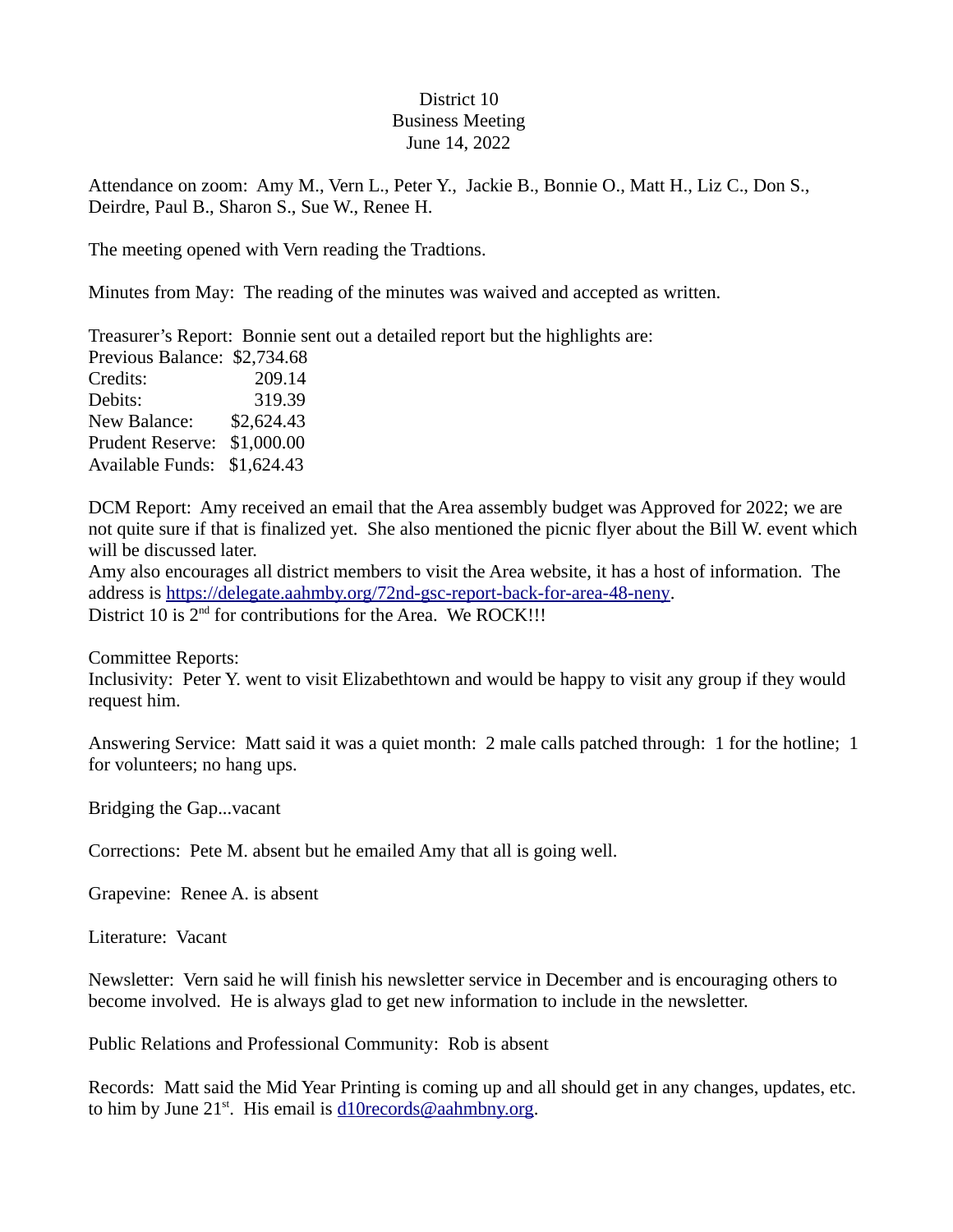Treatment: Vacant The CVFC Recovery Campus needs speakers

Website: Walter is absent

Old Business:

Joy of Service Report: it was phenomenal!! Great job to all and especially Sue W. for her share!!!! There were approximately 79 in person attendees and 40+ on zoom.

When is the Glens Falls anniversary celebrated?? 83 years...WOW!

New Business:

Again, reminder Mid Year Printing coming up!

Brainstorming continuing for district 10 events: Amy shared Tammie would be happy to do a small event in person or hybrid.

Bill W. Picnic: organized by Walter and Don S. will do it next year. A suggestion that groups would contribute to the cost instead of all funds coming from the district.

NERAASA (northeast region AA Service Assembly) is going to be in Albany this year. Volunteers needed especially for greeters and hospitality. It will be an in-person event as well as hybrid. Scholarships for up to \$500 are available. Don S. shared this is an important event as it shows the broader fellowship and understanding how AA works.

## GSR Reports:

One Day at a Time: Sue W./Bonnie The in-person meeting attendance is going up and zoom continues to do well.

Tupper Lake Keeping it Simple: Jackie shared there are several anniversaries this month. Our business meeting is this Monday at 7 pm at HGA .

Kiss Plattsburgh: Vern shared they have 4 anniversaries this month. They are doing well and more chairs and coffee makers are stepping up.

Diamonds: Sharon S. says they are hybrid and the virtual attendance has been consistent; in-person attendance has been "hit or miss".

Bloomingdale Kiss: Renee shared her GSR commitment is up and she is now making coffee for the group and may try being treasurer. We will miss you Renee...come visit!!

Rouses Point: Don S. said lately there have been fewer people (around 7); they need support.

Cadyville: Liz C. shared they are going strong!! They love the newsletter as well! Their business meeting is this Thursday night.

Wilmington/Ausable Forks: Peter Y. said Wilmington needs support and Ausable is doing okay.

Elizabethtown: Deirdre said they have about 25 people for Saturday and 10 people for Tuesday. Both meetings want to keep their finances separate. They are also interested in becoming involved with the hotline so Deirdre will speak to Matt.

Peru Live and Let Live: Paul B. said they have about 25-30 people.